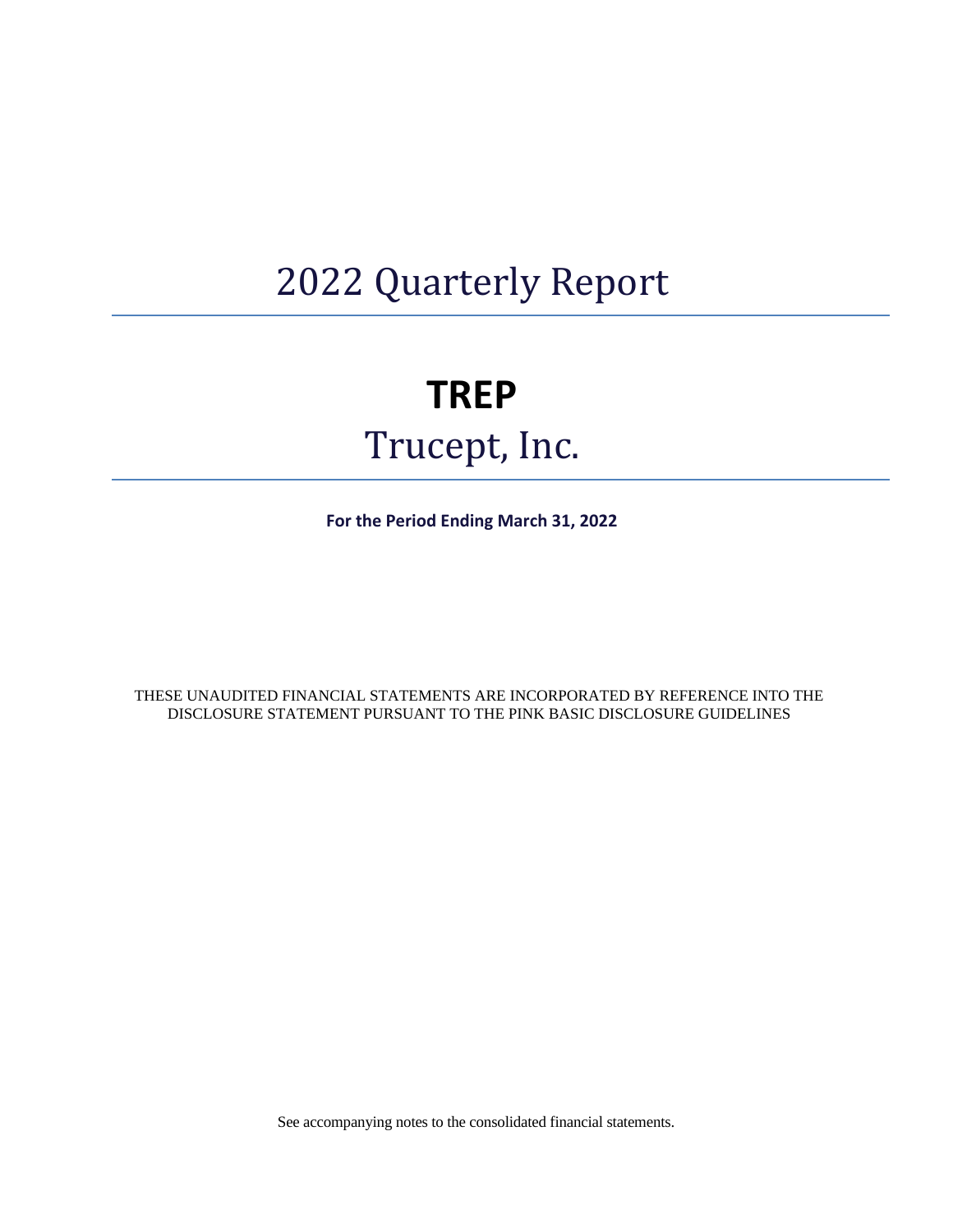# Trucept, Inc.

# **Table of Contents**

Item 5. Financial Statements

 Unaudited Balance Sheet as of March 31, 2022 and December 31, 2021 restated Unaudited Profit and Loss Statement for the three months ended March 31, 2022 and 2021 restated Unaudited Statement of Shareholders Equity for the period ended March 31, 2022 and December 31, 2021 Unaudited Statement of Cash Flows for the three months ended March 31, 2022 and 2021 restated Notes to Consolidated Financial Statements

See accompanying notes to the consolidated financial statements.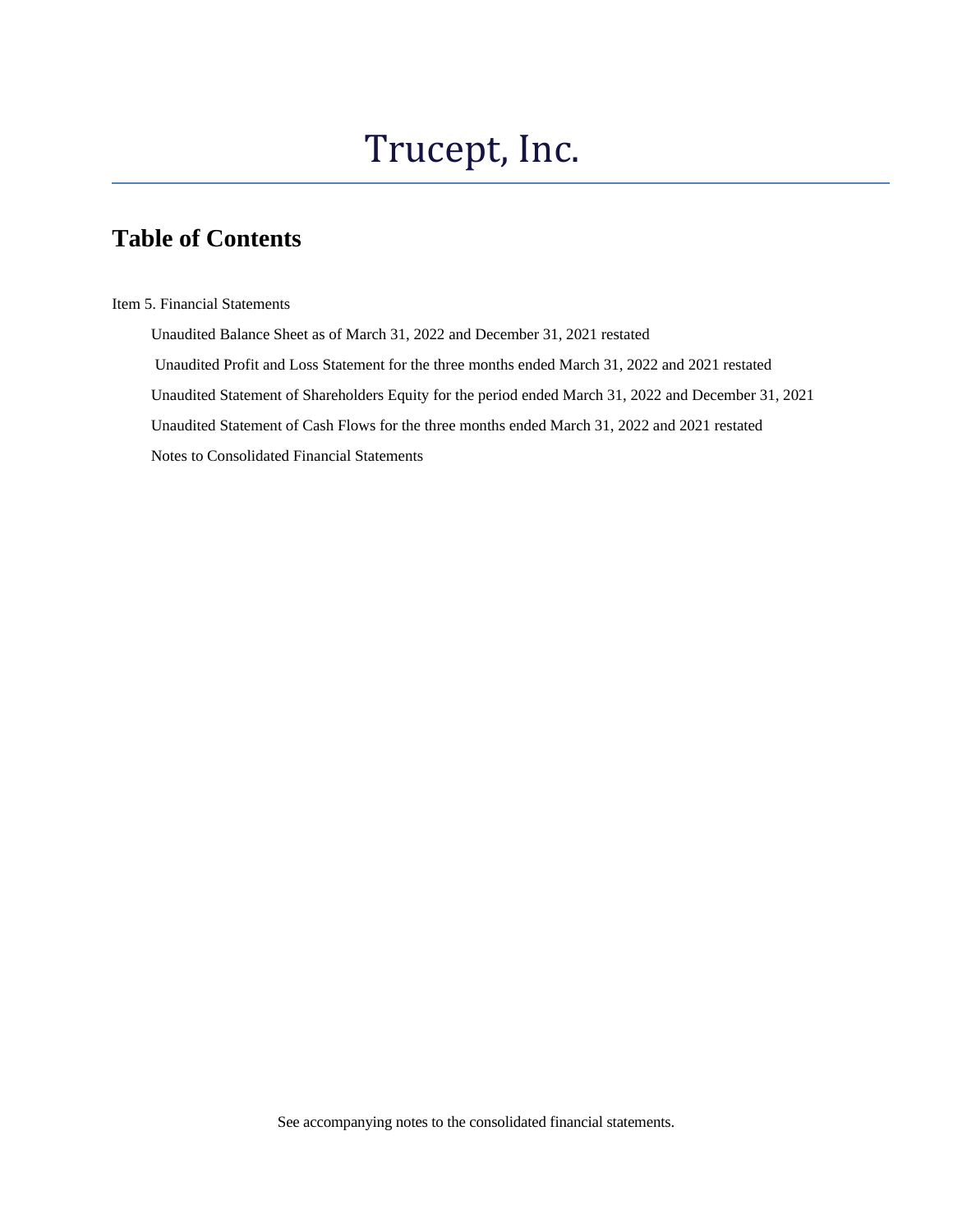# **Trucept, Inc. Consolidated Balance Sheets As of March 31, 2022, and December 31, 2021**

l

|                                                                                                            | March 31,<br>2022 | December 31,<br>2021 |
|------------------------------------------------------------------------------------------------------------|-------------------|----------------------|
| <b>Assets</b>                                                                                              |                   |                      |
| Current assets                                                                                             |                   |                      |
| Cash and cash equivalents                                                                                  | \$<br>78,090      | \$<br>67,865         |
| Accounts receivable, net                                                                                   | 2,644,060         | 10,004,058           |
| Due from related parties                                                                                   | 506,329           | 508,670              |
| Notes Receivable                                                                                           |                   |                      |
| Prepaid expenses and deposits                                                                              | 78,586            | 38,467               |
| Total current assets                                                                                       | 3,307,065         | 10,619,060           |
| Prepaid workers compensation                                                                               | 19,157,316        | 19,927,316           |
| Property and equipment                                                                                     | 25,024            |                      |
| Right of use asset                                                                                         |                   | 26,073               |
| Deposits                                                                                                   | 215,000           | 215,000              |
| Goodwill                                                                                                   | 556,606           | 556,606              |
| <b>Total Assets</b>                                                                                        | 23,261,011        | 31,369,405           |
| <b>Liabilities and Stockholders' Deficit</b>                                                               |                   |                      |
|                                                                                                            |                   |                      |
| <b>Current liabilities</b>                                                                                 |                   |                      |
| Accounts payable and accrued liabilities                                                                   | \$<br>2,429,314   | \$8,968,893          |
| Accrued payroll taxes                                                                                      | 541,483           | 618,330              |
| Accrued compensation expense                                                                               | 305,048           | 251,757              |
| Interest payable                                                                                           |                   | 499,091              |
| Disputed 3rd Party liabilities                                                                             | 942,182           |                      |
| Trust $-3rd$ party                                                                                         | 1,338,755         | 204,401              |
| <b>Other Liabilities</b>                                                                                   | 70,239            | 70,239               |
| Notes payable related party                                                                                |                   | 2,721,722            |
| Notes payable                                                                                              |                   | 950,010              |
| Total current liabilities                                                                                  | 5,627,021         | 14,284,443           |
| Right of use liability                                                                                     |                   | 26,072               |
| <b>Total liabilities</b>                                                                                   | 5,627,021         | 14,310,515           |
| <b>Stockholders' Equity (Deficit)</b>                                                                      |                   |                      |
| Preferred stock: \$0.001 par value, 5,000,000 shares<br>authorized, zero shares issued and outstanding     |                   |                      |
| at March 31, 2022 and December 31, 2021<br>Common stock: \$0.001 par value, 500,000,000 shares authorized, |                   |                      |
| $52,912,123$ and $52,912,123$ shares issued and outstanding at                                             |                   |                      |
| March 31, 2022 and December 31, 2021, respectively                                                         | 52,777            | 52,777               |
| Additional paid in capital                                                                                 | 7,277,705         | 7,277,705            |
| Common stock to be issued                                                                                  | 430,157           |                      |
| Accumulated deficit                                                                                        | 9.873.353         | 9,728,408            |
| Total stockholders' equity                                                                                 | 17,633,992        | 17,058,890           |
| Total liabilities and stockholders' equity                                                                 | 23,261,011        | 31,369,405           |
|                                                                                                            |                   |                      |

See accompanying notes to the consolidated financial statements.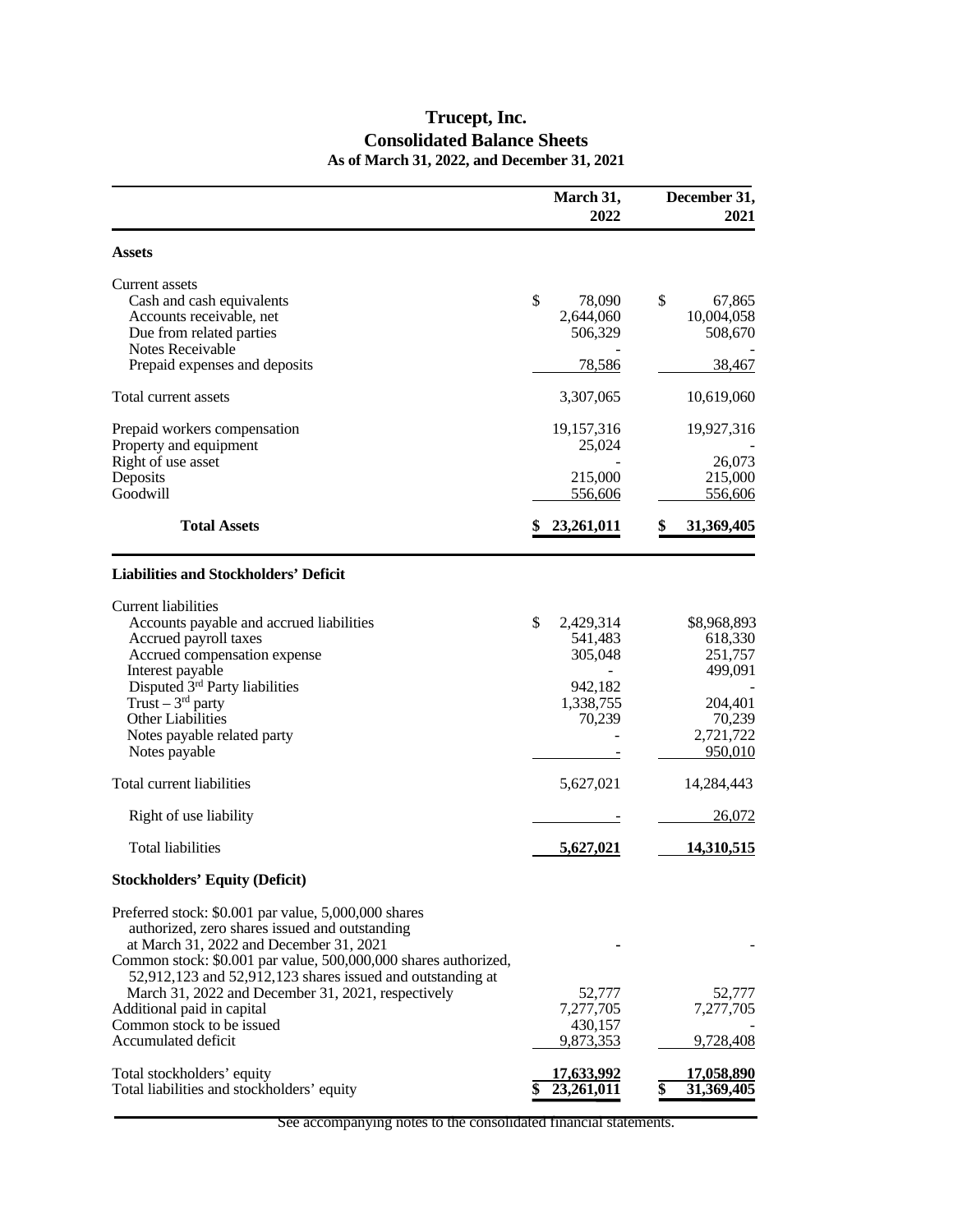|                                                                                                                     | 2022                             | 2021                           |
|---------------------------------------------------------------------------------------------------------------------|----------------------------------|--------------------------------|
| Revenue                                                                                                             | 4,479,579<br>\$                  | 3,834,286<br><sup>\$</sup>     |
| Cost of revenue and service delivery                                                                                | 2,137,558                        | 1,720,690                      |
| Gross profit                                                                                                        | 2,342,021                        | 2,113,596                      |
| Selling, general and administrative expenses                                                                        | 2,443,708                        | 1,403,954                      |
| Total operating expense                                                                                             | 2,443,708                        | 1,403,954                      |
| Operating Income (loss)                                                                                             | (101, 687)                       | 709,642                        |
| Other income (expense)<br>Interest expense<br>Tax and Tax penalties<br>Other Income<br>Total other (expense)/income | (133, 377)<br>380,010<br>246,633 | (32, 177)<br>(4,500)<br>36,675 |
| Net Income<br>Comprehensive Income                                                                                  | 144,946<br>144,946               | 672,967<br>672,967             |
| Net income per share of common stock, basic and diluted                                                             | \$<br>0.003                      | 0.01<br>S                      |
| Weighted average shares of common stock outstanding,<br>basic and diluted                                           | 52,912,123                       | 52,912,123                     |

# **Trucept, Inc. Consolidated Statements of Operations and Comprehensive Income For the Three Months Ended March 31, 2022 and 2021**

l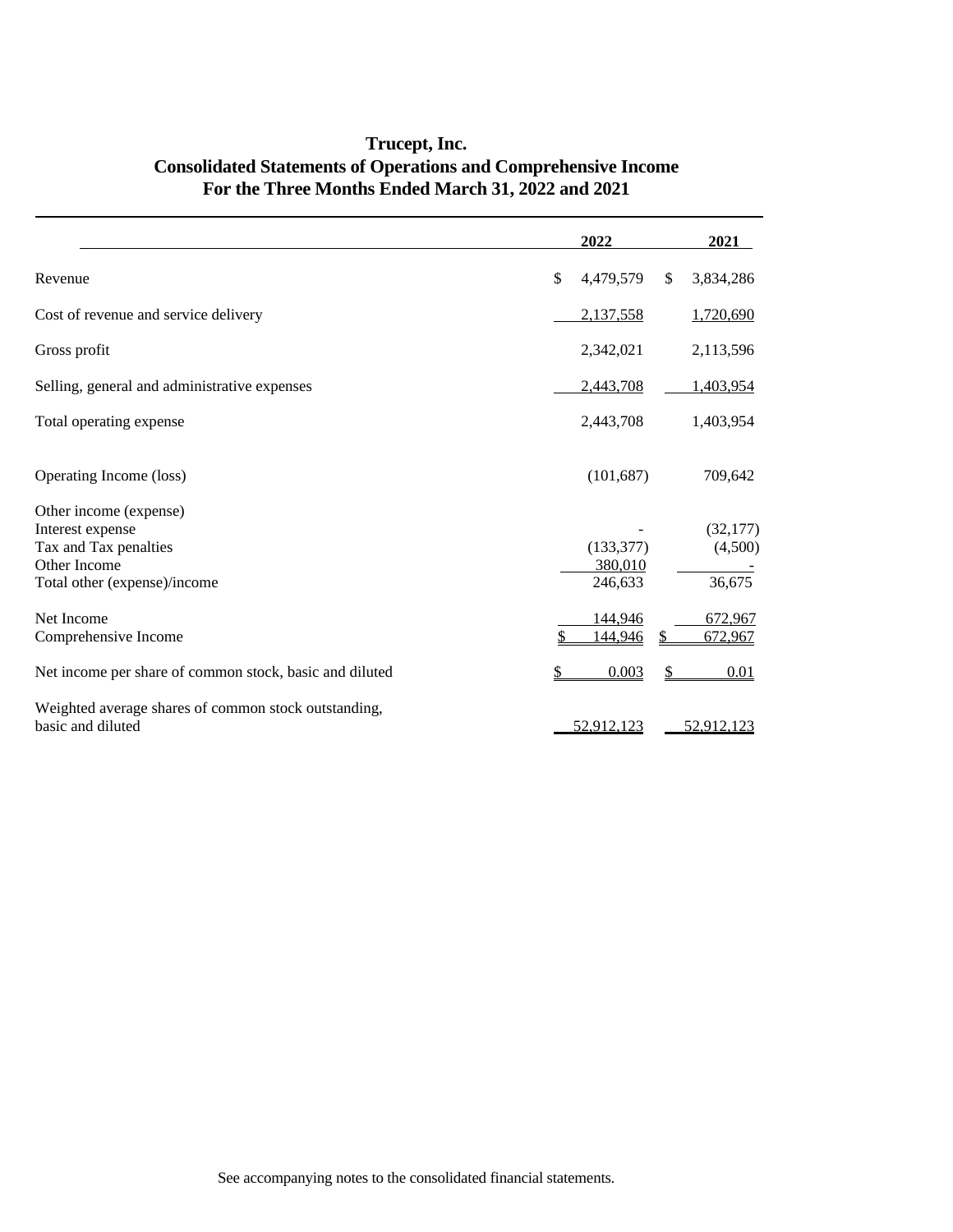# **Truc**e**pt, Inc. Consolidated Statements of Changes in Stockholders' Deficit For the Quarter Ended March 31, 2022**

|                                           | Common Stock  |                          |    |                          |   | Additional |   |             |              |
|-------------------------------------------|---------------|--------------------------|----|--------------------------|---|------------|---|-------------|--------------|
|                                           |               |                          |    | Common Stock             |   | Paid in    |   | Accumulated |              |
|                                           | <b>Shares</b> | Amount                   |    | To Be Issued             |   | Capital    |   | Deficit     | Total        |
| Balance - December 31, 2020               | 52,912,123 \$ | 52,777                   | S  | $\overline{\phantom{a}}$ |   | 7,277,705  |   | 8,083,313   | \$15,413,795 |
| Net Income - December 31, 2020 - year end |               |                          |    |                          |   |            |   | 1.645.095   | 1,645,095    |
| Balance - December 31, 2021               | 52,912,123 \$ | 52,777                   | \$ | -                        | S | 7,277,705  |   | 9.728.408   | \$17,058,890 |
| Common stock to be issued                 |               |                          |    | 430.157                  |   |            |   |             | 430,157      |
| Net Income - March 31, 2022 - quarter end | -             | $\overline{\phantom{a}}$ |    | $\overline{\phantom{a}}$ |   |            |   | 144.946     | 144,946      |
| <b>Balance - March 31, 2022</b>           | 52.912.123 \$ | 52,777                   |    | 430.157                  |   | 7.277.705  | S | 9,873,354   | \$17,633,992 |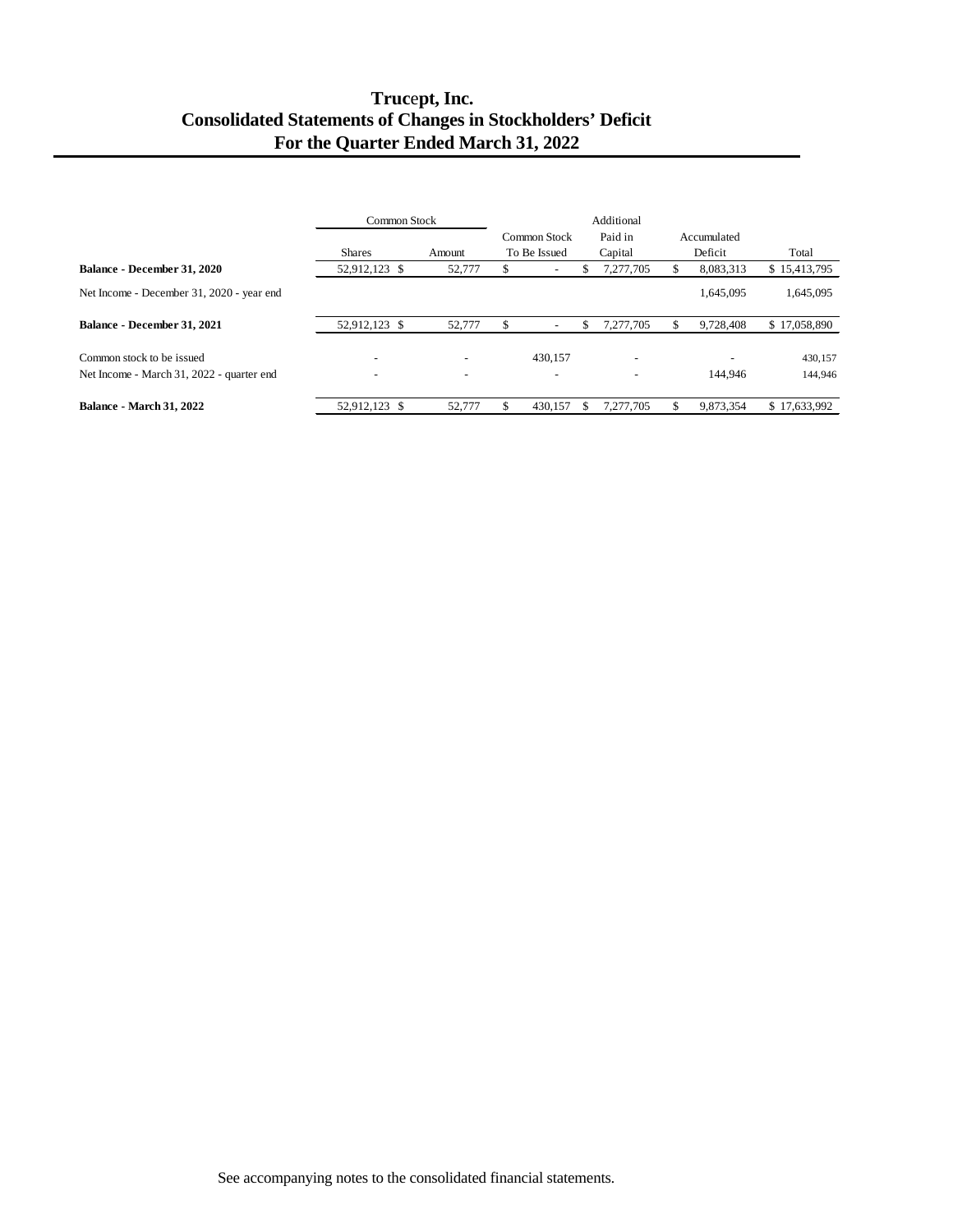# **Trucept, Inc. Consolidated Statements of Cash Flows For the Three Months Ended March 31, 2022 and 2021**

|                                                     | 2022          | 2021            |
|-----------------------------------------------------|---------------|-----------------|
| <b>Operating Activities</b>                         |               |                 |
| Net Income                                          | \$<br>144,946 | \$<br>1,645,095 |
| Changes in operating assets and liabilities         |               |                 |
| Depreciation                                        | 328           | 2,625           |
| <b>Bad debts</b>                                    | 635,709       | 957,792         |
| Accounts receivable - decrease (increase)           | 5,547,875     | (3,305,831)     |
| Due from related parties                            | 2,341         | 872,310         |
| Prepaid workers compensation                        | 770,000       |                 |
| Accrued interest                                    | (499,091)     | 161,523         |
| Disputed Third Party liabilities                    | 942,182       |                 |
| Prepaid expenses and deposits - decrease (increase) | (40, 120)     | (13,689)        |
| Accounts payable and accrued liabilities - increase | (5,834,962)   | 2,123,371       |
| Net cash provided by operating activities           | 1,669,208     | 2,437,965       |
| <b>Investing activities</b>                         |               |                 |
| Cash received in acquisitions                       |               |                 |
| PPE purchases                                       | (25, 352)     | (27, 977)       |
| Deposits                                            |               |                 |
| Net cash provided by (used in) investing activities | (25, 352)     | (27, 977)       |
| <b>Financing activities</b>                         |               |                 |
| Trust - third party                                 | 1,134,352     | (2,084,135)     |
| Payroll taxes payable (decrease)                    | (76, 847)     | (107,780)       |
| Notes payable - related party                       | (2,691,136)   |                 |
| Net cash provided by (used in) financing activities | (1,633,631)   | (2,380,845)     |
| Net increase (decrease) in cash                     | 10,225        | 34,396          |
| Cash and cash equivalents, beginning of the period  | 67,865        | 33,469          |
|                                                     |               |                 |
| Cash and cash equivalents, end of the period        | 78,090        | 67,865          |
| <b>Supplemental cash flow information</b>           |               |                 |
| Interest paid                                       |               |                 |
| Income taxes paid                                   |               |                 |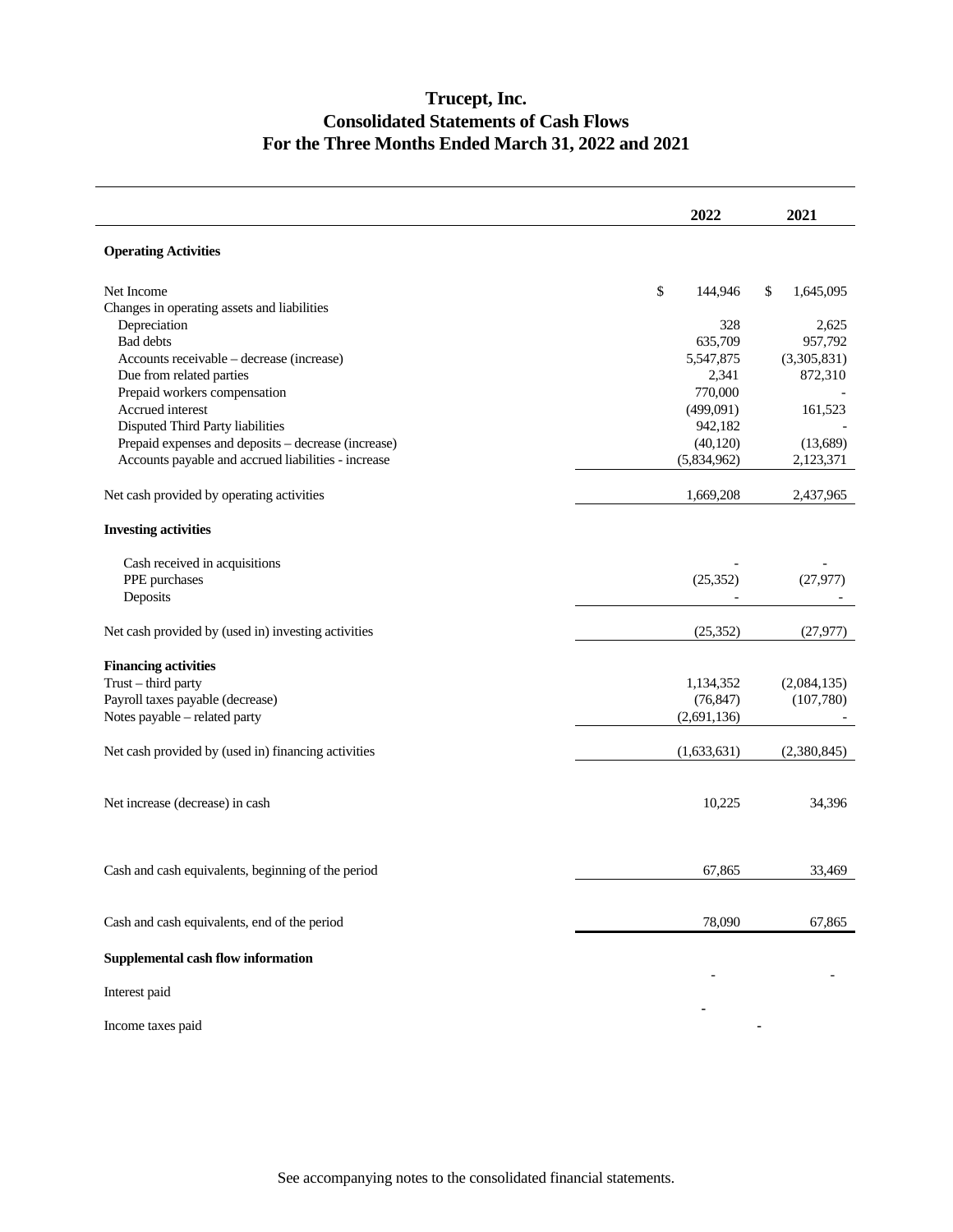## **1. Summary of significant accounting policies**

#### **Nature of operations, basis of financial statement presentation**

The Company was incorporated in the State of Nevada on March 23, 1995 as Royce Biomedical Inc.

On September 8, 2005, the Company changed its name from Royce Biomedical Inc. to Smart-tek Solutions Inc. It changed names to "TRUCEPT INC." on January 3, 2013 to better reflect new business activities

The consolidated financial statements have been prepared in accordance with accounting principles generally accepted in the United States of America and include the following significant accounting policies:

# **Liquidity**

At March 31, 2022, the Company had cash and cash equivalents of \$78,090 and a working capital deficit of approximately \$2.3 million.

The Company earned a net income of \$144,946 and \$672,967 for the three months ended March 31, 2022 and 2021.

## **Basis of Presentation**

The Company's financial statements have been prepared in accordance with accounting principles generally accepted in the United States of America ("U.S. GAAP").

# **Unaudited Financial Information**

The accompanying unaudited condensed consolidated financial statements have been prepared in accordance with accounting principles generally accepted in The United States of America and the rules and regulations of the Securities and Exchange Commission for interim financial information. Accordingly, they do not include all the information necessary for a comprehensive presentation of financial position and results of operations.

It is management's opinion, however, that all material adjustments (consisting of normal and recurring adjustments) have been made which are necessary for a fair financial statement presentation.

# **Principles of consolidation**

The consolidated financial statements include the accounts of Trucept Inc. and its subsidiaries Afinida Inc. and Afinida Insurances Services, Inc. (formerly UWS Insurance Services, Inc.). (see Note 2). Significant inter-company transactions have been eliminated in consolidation.

# **Use of estimates**

The preparation of these consolidated financial statements in conformity with accounting principles generally accepted in the United States of America requires management to make estimates and assumptions that affect reported amounts and related disclosures. Specific areas, among others, requiring the application of management's estimates and judgment includes assumptions pertaining to credit worthiness of customers, interest rates, useful lives of assets, future cost trends, tax strategies, and other external market and economic conditions. Actual results could differ from estimates and assumptions made.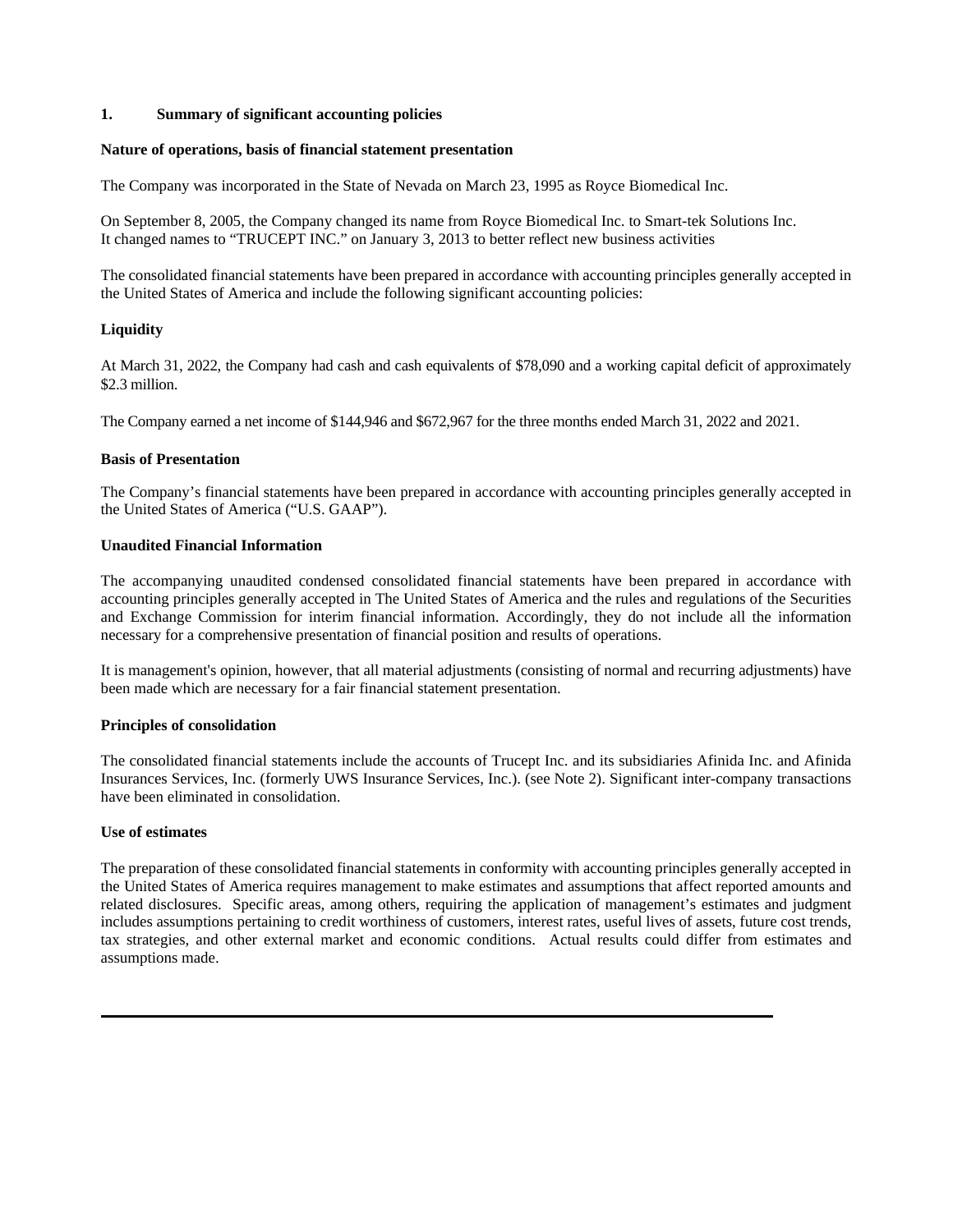#### **Cash and equivalents**

Cash and cash equivalents consist of cash on hand and bank deposits. For financial reporting purposes, the Company considers all highly liquid debt instruments with original maturities of three months or less to be cash equivalents. The Company maintains its cash in bank deposit accounts, which at times, may exceed federally insured limits. The Company has not experienced any losses related to this concentration of risk. At March 31, 2022 and December 31, 2021, the Company did not have any deposits in excess of federally insured limits.

#### **Accounts Receivable**

Accounts receivables are recorded at net realizable value consisting of the carrying amount less an allowance for uncollectible accounts, as needed. The Company uses the allowance method to account for uncollectible accounts receivable balances. Under the allowance method, if needed, an estimate of uncollectible customer balances is made based upon specific account balances that are considered uncollectible. Factors used to establish an allowance include the credit quality and payment history of the customer. The allowance for doubtful accounts was \$0 and \$0 as of March 31, 2022 and December 31, 2021, respectively.

#### **Workers compensation insurance**

The Company maintains reserves in the form of prepaid cash deposits for known workers' compensation claims which are made up of estimated collateral required to pay claims and estimated expenses to settle the claims. The collateral amounts are determined by the insurance carrier and are not recoverable by the Company until all claims related to a policy period are settled. The cash deposits will not be recoverable in the near term and accordingly, they are classified as a long-term asset with a balance of \$19,157,316 and \$19,927,316 as of March 31, 2022 and December 31, 2021.

#### **Concentration of credit risk**

Credit risk arises from the potential that a counterpart will fail to perform its obligations. The Company minimized credit risk by requiring clients to wire in advance of services being provided. The Company's receivables are comprised of a number of debtors which minimizes the concentration of credit risk. It is management's opinion that the Company is not exposed to significant credit risk associated with its accounts receivable.

# **Equipment**

Equipment is recorded at cost and depreciated on a straight-line basis using accelerated methods over the estimated useful lives of the related assets ranging from 3 to 5 years. The Company reviews the carrying value of long-term assets to be held and used when events and circumstances warrant such a review. If the carrying value of a long-lived asset is considered impaired, a loss is recognized based on the amount by which the carrying value exceeds the fair market value. Fair market value is determined primarily using the anticipated cash flows discounted at a rate commensurate with the risk involved. The cost of normal maintenance and repairs is charged to operations as incurred. Major overhaul that extends the useful life of existing assets is capitalized. When equipment is retired or disposed, the costs and related accumulated depreciation are eliminated and the resulting profit or loss is recognized in income.

#### **Income taxes**

The Company recognizes consolidated deferred tax assets and liabilities for the expected future tax consequences of events that have been included in the financial statements or tax returns. Under this method, deferred tax assets and liabilities are determined based on the difference between the tax basis of assets and liabilities and their financial reporting amounts based on enacted tax laws and statutory tax rates applicable to the periods in which the differences are expected to affect taxable income.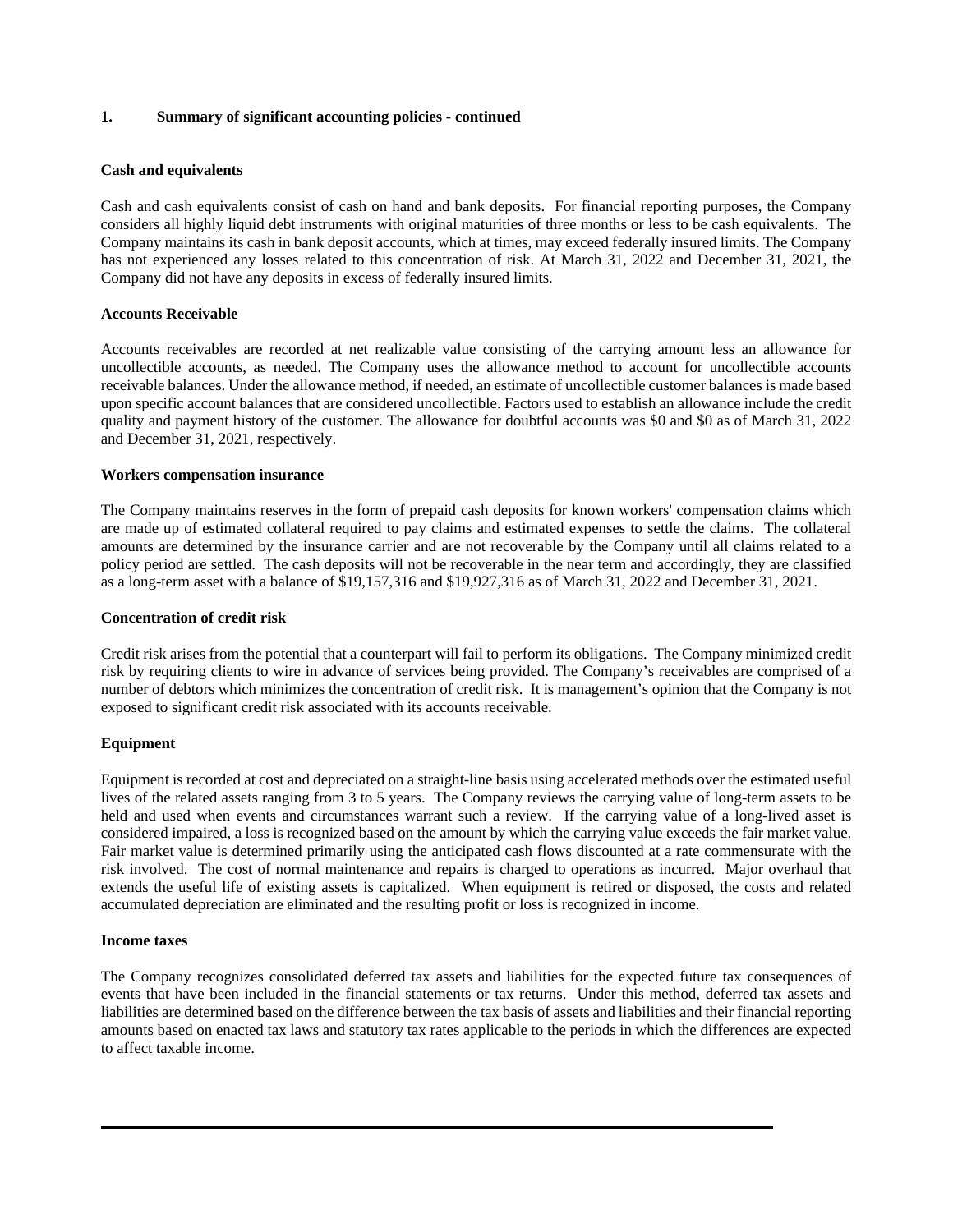Deferred tax assets are recognized for deductible temporary differences and for carry forwards. Deferred tax liabilities are recognized for taxable temporary differences. Temporary differences are the differences between the reported amounts of assets and liabilities and their tax bases. Deferred tax assets are reduced by a valuation allowance when, in the opinion of management, it is more likely than not that some portion or all of the deferred tax assets will not be realized.

The Company regularly assesses uncertain tax positions in each of the tax jurisdictions in which it has operations and accounts for the related financial statement implications. Unrecognized tax benefits are reported using the two-step approach under which tax effects of a position are recognized only if it is "more-likely-than-not" to be sustained and the amount of the tax benefit recognized is equal to the largest tax benefit that is greater than fifty percent likely of being realized upon ultimate settlement of the tax position. Determining the appropriate level of unrecognized tax benefits requires the Company to exercise judgment regarding the uncertain application of tax law. The amount of unrecognized tax benefits is adjusted when information becomes available or when an event occurs indicating a change is appropriate. Future changes in unrecognized tax benefits requirements could have a material impact on the results of operations. The Company files U.S. federal and U.S. state tax returns.

## **Revenue recognition**

In determining the pricing of the markup component of its billings, the Company takes into consideration its estimates of the costs directly associated with its worksite employees, including payroll taxes, benefits and workers' compensation costs, plus an acceptable gross profit margin. As a result, the Company's operating results are significantly impacted by the Company's ability to accurately estimate, control and manage its direct costs relative to the revenues derived from the markup component of the Company's gross billings.

Trucept provides marketing, accounting, payroll and human resources support to companies in a variety of industries.

In May 2014, the Financial Accounting Standards Board ("FASB") issued Accounting Standards Update ("ASU") No. 2014-09, "Revenue from Contracts with Customers (Topic 606)". This ASU creates a single comprehensive new revenue recognition standard. Under the new standard and its related amendments (collectively known as Accounting Standards Codification ("ASC 606"), an entity recognizes revenue when its customer obtains control of promised goods or services, in an amount that reflects the consideration which the entity expects to receive in exchange for those goods or services. Enhanced disclosures will be required regarding the nature, amount, timing, and uncertainty of revenue and cash flows arising from contracts with customers. ASU 2014-09 is effective for annual reporting periods beginning after December 15, 2017. The Company adopted the standard as of January 1, 2018, using the modified retrospective method applied to contracts which were not completed as of that date, which represent contracts for which all (or substantially all) of the revenues have not been recognized under existing standard as of the date of adoption.

The Company has assessed the impact that the new standard had on its operations, financial statements and related disclosures. This includes a review of current accounting policies and practices to identify potential differences that would result from applying ASC 606.

The Company has no incomplete contracts as of the date of adoption and therefore did not have any cumulative effect adjustment to its opening balance of retained earnings. Prior periods were not retrospectively adjusted. The impact to the Company's future results from operations are not expected to differ based on the analysis of revenue streams and contracts under ASC 606, which supports revenue recognition over time.

The Company recognizes revenue pursuant to ASC 606. The Company's revenue is derived from the sales of its products, which represents net sales recorded in the Company's condensed consolidated statements of income. Product sales are recognized when performance obligations under the terms of the contract with the customer are satisfied. Typically, this would occur upon transfer of control, including passage of title to the customer and transfer of risk of loss related to those goods. Transfer of title and risk of loss takes place at the point of sale at the Company's retail stores. The Company measures revenue as the amount of consideration to which it expects to be entitled in exchange for transferring goods (transaction price). The Company records reductions to revenue for estimated customer returns, allowances, markdowns and discounts.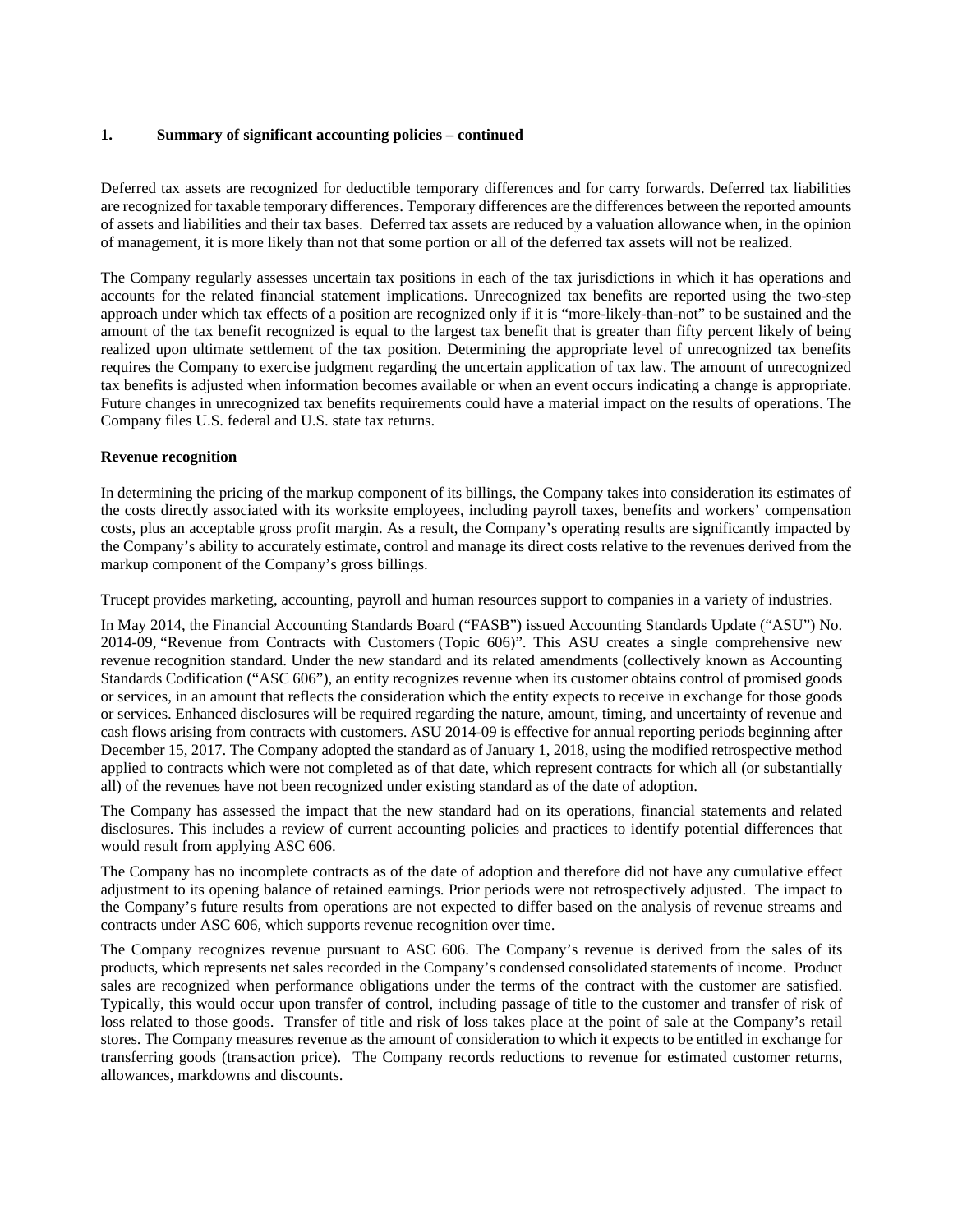#### **Revenue recognition - continued**

The Company bases its estimates on historical rates of customer returns and allowances as well as the specific identification of outstanding returns, markdowns and allowances that have not yet been received by the Company. The actual amount of customer returns and allowances is inherently uncertain and may differ from the Company's estimates. If the Company determines that actual or expected returns or allowances are significantly higher or lower than the reserves it established, it would record a reduction or increase, as appropriate, to net sales in the period in which it makes such a determination. Reserves for returns, and markdowns are included within accrued expenses and other liabilities. Allowance and discounts are recorded in accounts receivable, net and the value of inventory associated with reserves for sales returns are included within prepaid expenses and other current assets on the consolidated balance sheet.

Revenues from multi-month training contracts are recognized over the length of the contract term rather than when the contract begins. Because a significant amount of the Company's contract sales are greater than three months in length, the Company apportions that revenue over the duration of the contract term even though either the full amount or a significant portion is collected when the contract begins. The difference between the gross cash receipts collected and the recognized revenue from those sales during the respective reporting period will appear as deferred revenue.

#### **Business combinations**

The Company accounts for acquisitions in which it obtains control of one or more businesses as a business combination. The purchase price of the acquired businesses is allocated to the tangible and intangible assets acquired and liabilities assumed based on their estimated fair values at the acquisition date. The excess of the purchase price over those fair values is recognized as goodwill. During the measurement period, which may be up to one year from the acquisition date, the Company may record adjustments, in the period in which they are determined, to the assets acquired and liabilities assumed with the corresponding offset to goodwill. If the assets acquired are not a business, the Company accounts for the transaction or other event as an asset acquisition. Under both methods, the Company recognizes the identifiable assets acquired, the liabilities assumed, and any noncontrolling interest in the acquired entity. In addition, for transactions that are business combinations, the Company evaluates the existence of goodwill or a gain from a bargain purchase.

### **Impairment of long-lived assets**

Goodwill is tested annually at December 31 for impairment and upon the occurrence of certain events or substantive changes in circumstances.

The annual goodwill impairment test allows for the option to first assess qualitative factors to determine whether it is more likely than not that the fair value of a reporting unit is less than its carrying amount. An entity may choose to perform the qualitative assessment on none, some or all of its reporting units or an entity may bypass the qualitative assessment for any reporting unit and proceed directly to step one of the quantitative impairment test. If it is determined, on the basis of qualitative factors, that the fair value of a reporting unit is, more likely than not, less than its carrying value, the quantitative impairment test is required. The quantitative impairment test calculates any goodwill impairment as the difference between the carrying amount of a reporting unit and its fair value, but not to exceed the carrying amount of goodwill. As of December 31, 2021, no impairment was deemed necessary.

#### **Share-based compensation**

The Company measures the cost of employee services received in exchange for equity awards based on the grant date fair-value of the awards. Fair value is typically the market price of the shares on the date of issuance. Costs are measured at the grant date and recognized as compensation expense over the employer's requisite service period (generally the vesting period of the equity award).

#### **Net earning per share**

The basic income per common share is computed by dividing the net income by the weighted average shares of common stock outstanding during the periods. Net income per share on a diluted basis is computed by dividing the net income for the periods by the weighted average number of common and dilutive common stock equivalent shares outstanding during the periods.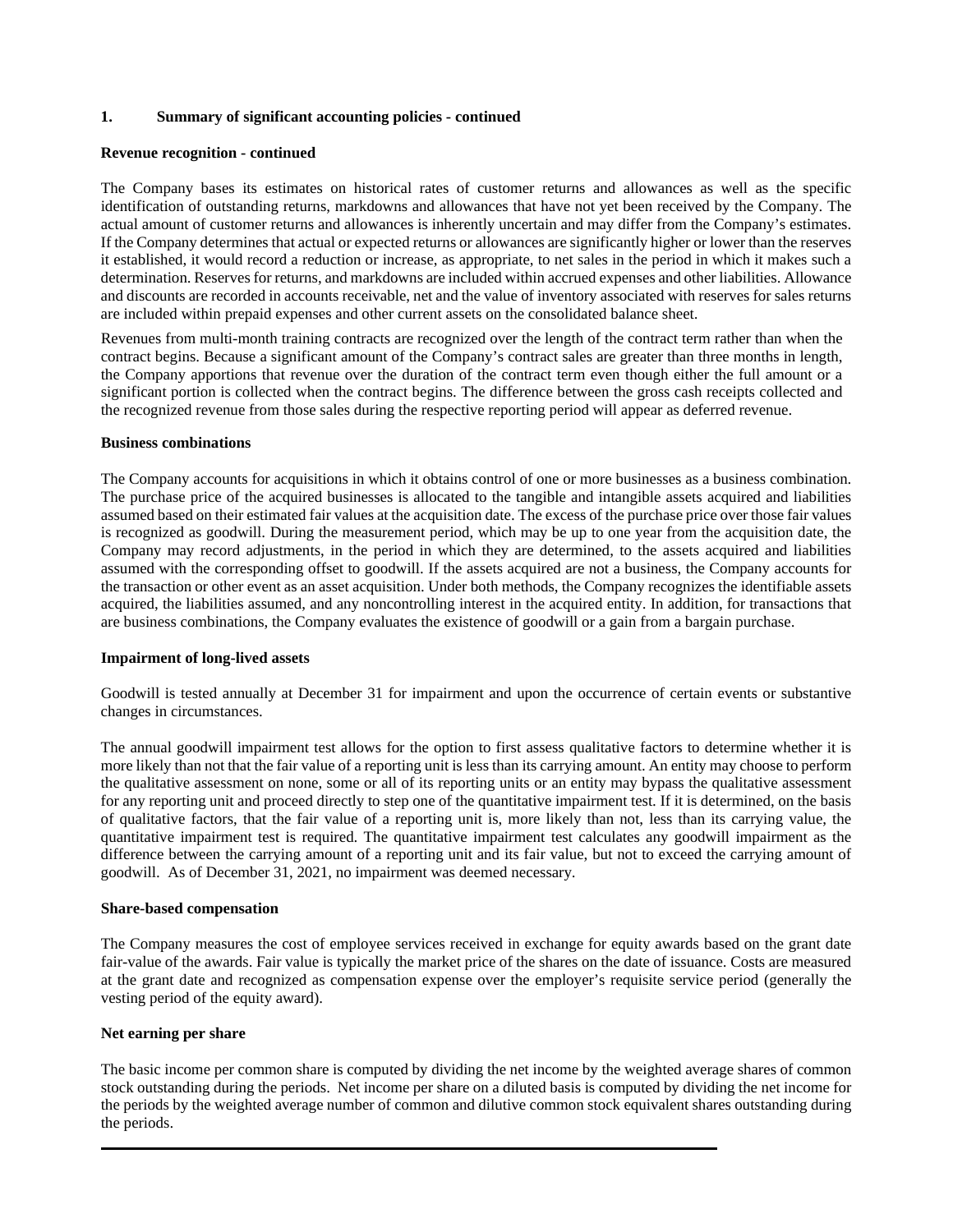#### **Fair Value of Financial Instruments**

Fair value is determined to be the price that would be received to sell an asset or paid to transfer a liability in the principal or most advantageous market for the asset or liability in an orderly transaction between market participants at the measurement date. The Company follows a fair value hierarchy that prioritizes the inputs used in measuring fair value into three broad levels as follows:

Level 1—Quoted prices in active markets for identical assets or liabilities.

Level 2—Inputs, other than the quoted prices in active markets, are observable either directly or indirectly.

Level 3—Unobservable inputs based on the Company's assumptions.

The Company is required to use observable market data if such data is available without undue cost and effort.

At March 31, 2022 and December 31, 2021, the carrying amounts of financial instruments, including cash, accounts and other receivables, accounts payable and accrued liabilities, and notes payable approximate fair value because of their short maturity.

#### **Subsequent Events**

The Company follows the guidance in Section 855-10-50 of the FASB Accounting Standards Codification for the disclosure of subsequent events. The Company will evaluate subsequent events through the date when the financial statements were issued.

#### **Recent Accounting Pronouncements**

The Company has reviewed accounting pronouncements and interpretations thereof that have effective dates during the periods reported and in future periods. The Company believes that the following impending standards may have an impact on its future filings. The applicability of any standard will be evaluated by the Company and is still subject to review by the Company.

The Company has adopted FASB ASC 220 "Comprehensive Income", which establishes standards for reporting and display of comprehensive income (loss), its components and accumulated balances. The Company had no components of comprehensive income (loss) for the periods presented.

In August 2018, the FASB issued guidance to improve the effectiveness of fair value measurement disclosures by removing or modifying certain disclosure requirements and adding other requirements. The guidance is effective for fiscal years, and interim periods within those fiscal years, beginning after December 15, 2019, with early adoption permitted. Certain amendments should be applied prospectively, while all other amendments should be applied retrospectively to all periods presented. The Company is currently evaluating the impact of the new guidance.

In February 2018, the FASB issued guidance that permits the Company to reclassify disproportionate tax effects in accumulated other comprehensive income caused by the Tax Cuts and Jobs Act of 2017 to retained earnings. The guidance is effective for fiscal years, and interim periods within those fiscal years, beginning after December 15, 2018, with early adoption permitted. The Company is currently evaluating the impact of the new guidance.

In July 2017, the FASB issued ASU 2017-11 which simplifies the accounting for certain financial instruments with down round features. The new standard will reduce income statement volatility for companies that issue warrants and convertible instruments containing such features. The guidance is effective for fiscal years beginning after December 15, 2018 with early adoption permitted. The Company is currently evaluating the impact of the new guidance.

In June 2016, the FASB issued a new credit loss standard that replaces the incurred loss impairment methodology in current GAAP. The new impairment model requires immediate recognition of estimated credit losses expected to occur for most financial assets and certain other instruments. It is effective for annual reporting periods beginning after December 15, 2019 and interim periods within those annual periods.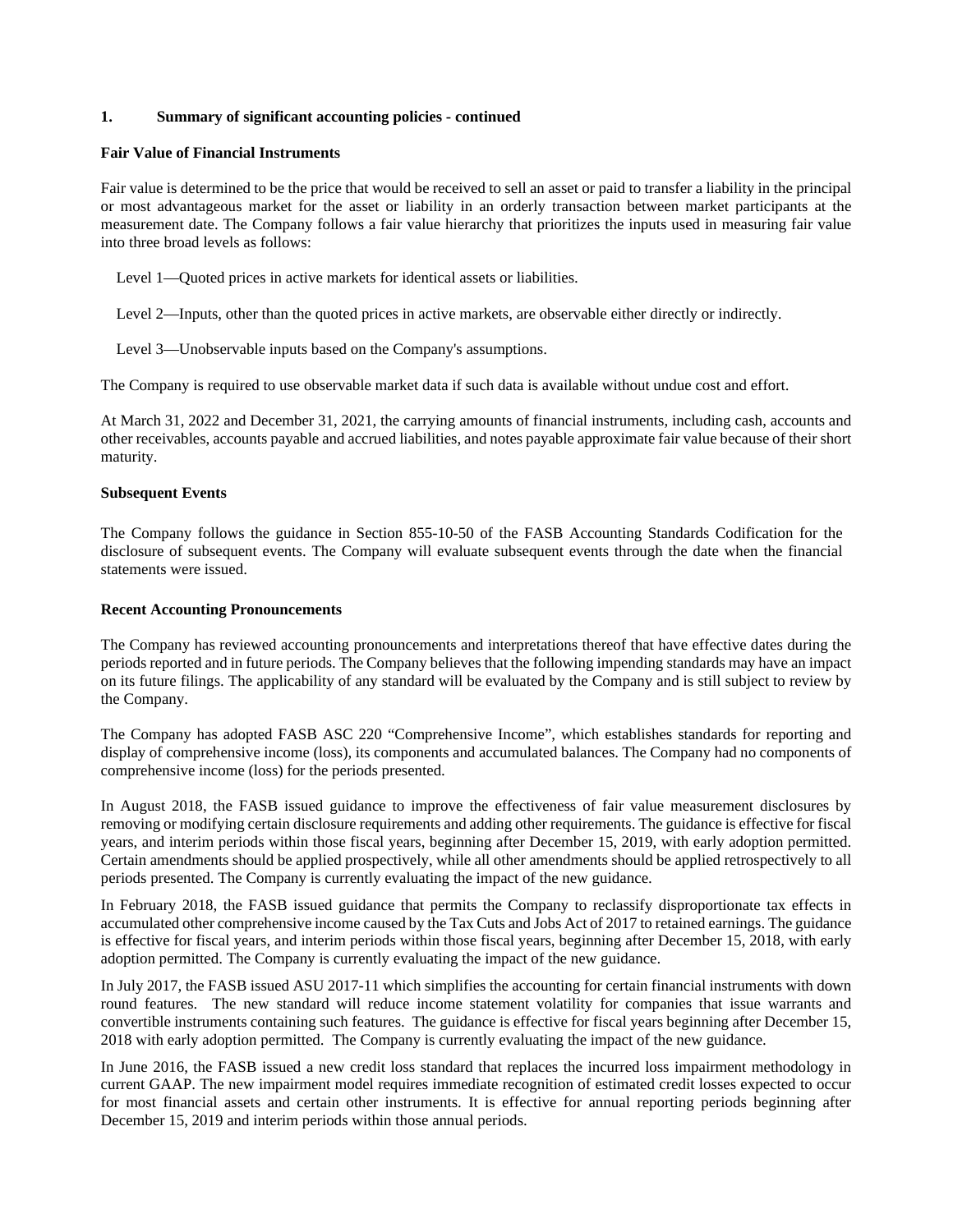# **Recent Accounting Pronouncements – continued**

Early adoption for fiscal years beginning after December 15, 2018 is permitted. Entities will apply the standard's provisions as a cumulative-effect adjustment to retained earnings as of the beginning of the first effective reporting period.

The Company is currently evaluating the impact of the new guidance.

In February 2016, the FASB issued new lease accounting guidance in ASU No. 2016-02, "*Leases*". This new guidance was initiated as a joint project with the International Accounting Standards Board to simplify lease accounting and improve the quality of and comparability of financial information for users. This new guidance would eliminate the concept of off-balance sheet treatment for "operating leases" for lessees for the vast majority of lease contracts. Under ASU No. 2016-02, at inception, a lessee must classify all leases with a term of over one year as either finance or operating, with both classifications resulting in the recognition of a defined "right-of-use" asset and a lease liability on the balance sheet. However, recognition in the income statement will differ depending on the lease classification, with finance leases recognizing the amortization of the right-of-use asset separate from the interest on the lease liability and operating leases recognizing a single total lease expense. Lessor accounting under ASU No. 2016-02 would be substantially unchanged from the previous lease requirements under GAAP. ASU No. 2016-02 will take effect for public companies in fiscal years beginning after December 15, 2018, including interim periods within those fiscal years. Early adoption is permitted and for leases existing at, or entered into after, the beginning of the earliest comparative period presented in the financial statements, lessees and lessors must apply a modified retrospective transition approach. The Company is currently evaluating the new guidance and has not determined the impact this standard may have on the consolidated financial statements.

In May 2014, the FASB issued their converged standard on revenue recognition, Accounting Standards Update No. 2014- 09, "*Revenue from Contracts with Customers (Topic 606)"*, updated in December 2016 with the release of ASU 2016- 20. This standard outlines a single comprehensive model for companies to use in accounting for revenue arising from contracts with customers and supersedes most current revenue recognition guidance, including industry-specific guidance. The core principle of the revenue model is that an entity recognizes revenue to depict the transfer of promised goods and services in an amount that reflects the consideration to which the entity expects to be entitled to in exchange for those goods and services. In addition, the new standard requires that reporting companies disclose the nature, amount, timing, and uncertainty of revenue and cash flows arising from contracts with customers. In August 2015, the FASB issued ASU No 2015-14 "*Revenue from Contracts with Customers (Topic 606*): *Deferral of the Effective Date,*" which deferred the effective date of ASU 2014-09 to annual reporting periods beginning after December 15, 2017, with earlier application permitted but not before the original effective date.

We have reviewed all the recently issued, but not yet effective, accounting pronouncements and we do not believe any of these pronouncements will have a material impact on the Company.

# **2. Acquisitions**

#### Afinida Inc.

On February 19, 2020, TREP purchased one hundred percent (100%) of the issued and outstanding common equity shares of Afinida Inc., a California Corporation ("Afinida") from its sole shareholder Synergy.O Inc. The purchase was made by means of a Stock Purchase Agreement ("SPA"). The consideration for the share purchase was one hundred thousand (100,000) common equity shares of TREP at a fair value of \$2,050. Afinida offers a full suite of valuable benefits designed to help them grow their businesses and increase their operating efficiency. Services include:

i) Payroll Services, which includes, Payroll processing, Cloud based software, Direct deposits, New hire reporting, and others.

ii) Payroll Tax Services, which includes, Payroll tax payments, filings and compliance services.

# Afinida Insurance Services, Inc.

On February 19, 2020, TREP purchased one hundred percent (100%) of the issued and outstanding common equity shares of Afinida Insurance Services, Inc. (formerly UWS Insurance Services, Inc.)., a California Corporation ("AIS") from its sole shareholder Synergy.O Inc. The purchase was made by means of a Stock Purchase Agreement ("SPA"). The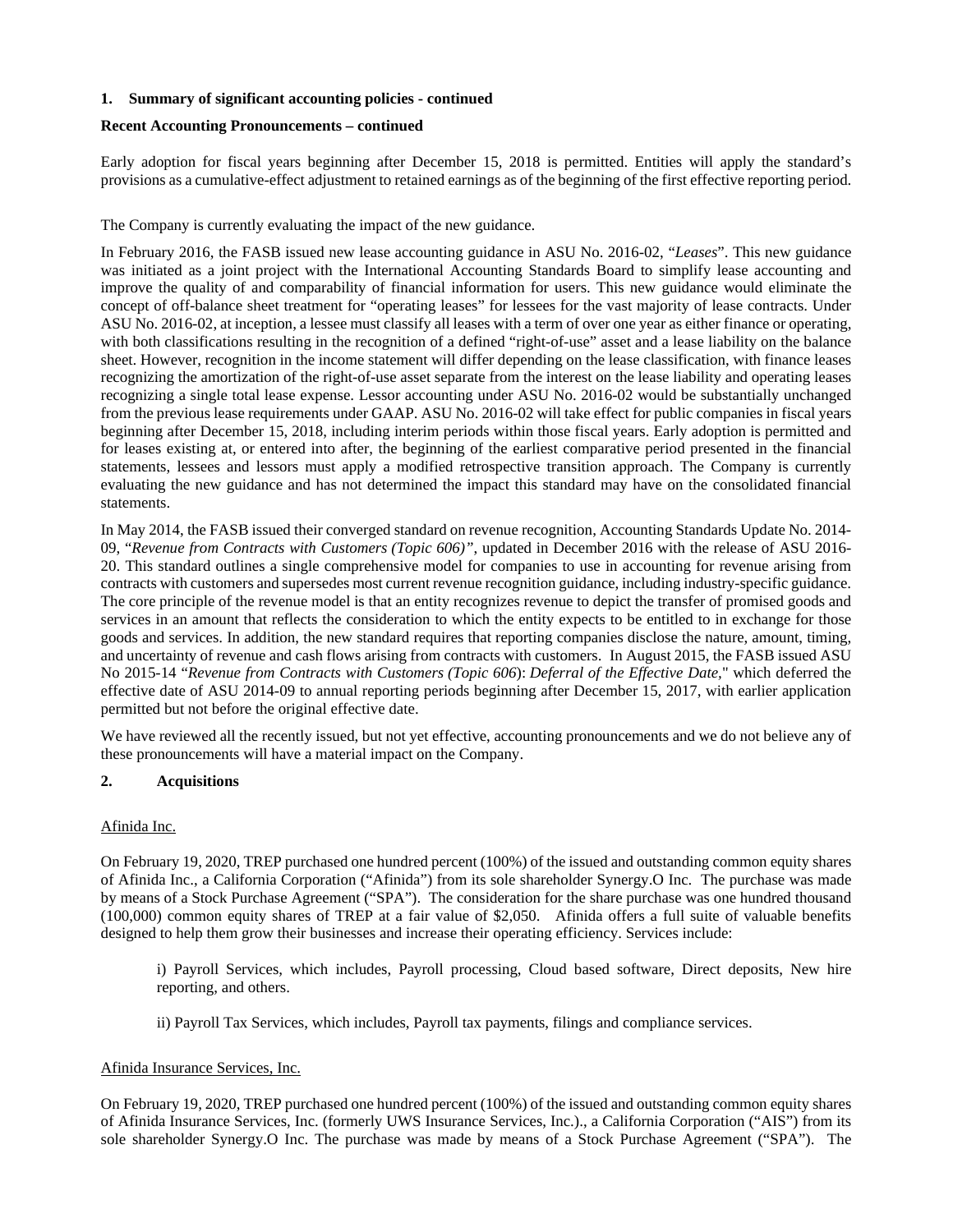consideration for the share purchase was fifty thousand (50,000) common equity shares of TREP at a fair value of \$1,025. AIS is an insurance agency currently licensed in more than 25 states with plans to become licensed in all 50. Through AIS-licensed brokers, it is projected approximately \$500,000 annually in additional revenue from the acquisition will result. Coverages include:

(i) Employee Benefits - Medical/Dental/Vision Plans, Supplemental Insurance, Life Insurance & Cafeteria Plans.

(ii) Commercial Lines - Workers Compensation, Business Owners Policies, Property Insurance, General Liability Insurance & Employment Practices Liability Insurance.

(iii) Individual Policies - Medical, Dental, & Vision Plans, Supplemental Insurance, Life Insurance & Home Owners/Condo/Renters Insurance.

The Company recognized \$556,606 in goodwill for these acquisitions pertaining to the excess of the purchase price consideration over the net assets acquired and liabilities assumed.

## **3. Equity**

At March 31, 2022, the Company is authorized to issue:

- 1. 5,000,000 shares of preferred stock, par value \$0.001 per share.
- 2. 500,000,000 shares of common stock, par value \$0.001 per share.

#### **Common Stock**

At March 31, 2022 and December 31, 2021, there are 52,912,123 shares of common stock outstanding.

There are no stock options outstanding at March 31, 2022 and December 31, 2021.

#### **Common Stock to be Issued**

As of January 1, 2022, notes payable held by Brian Bonar and American Marine Corp (AMC) were paid off by Trucept Inc. (the "Company"), with the exception of \$30,586 of the Bonar note payable balance on the 6/30/2018 Note held by Mr. Bonar. Mr, Bonar is the CEO, Director and sole shareholder of AMC.

As of January 1, 2022, notes payable held by Brian Bonar had \$154,497 of accrued interest and notes payable held by AMC had \$245,072.12 of accrued interest due Brian Bonar, for an aggregate of \$399,569 of accrued interest due Mr. Bonar. As such, Mr. Bonar converted the note payable balance of \$30,586 and the accrued interest payable balance \$399,569 into 3,186,337 shares of Trucept Inc. common stock using the closing price of \$0.135 as of January 3, 2022 as the conversion rate per share. The amount was included as common stock to be issued as of March 31, 2022.

#### **Preferred Shares**

There are no preferred shares issued or outstanding.

# **4. Net earnings per share**

|                                       |   | March 31,<br>2022 |          | March 31,<br>2021 |  |  |
|---------------------------------------|---|-------------------|----------|-------------------|--|--|
| Net Income                            | S | 144.946 \$        |          | 672,976           |  |  |
| Weighted number of shares outstanding |   | 52,912,123        |          | 52,912,123        |  |  |
| Net income (loss) per share           |   | 0.003             | <b>S</b> | 0.01              |  |  |